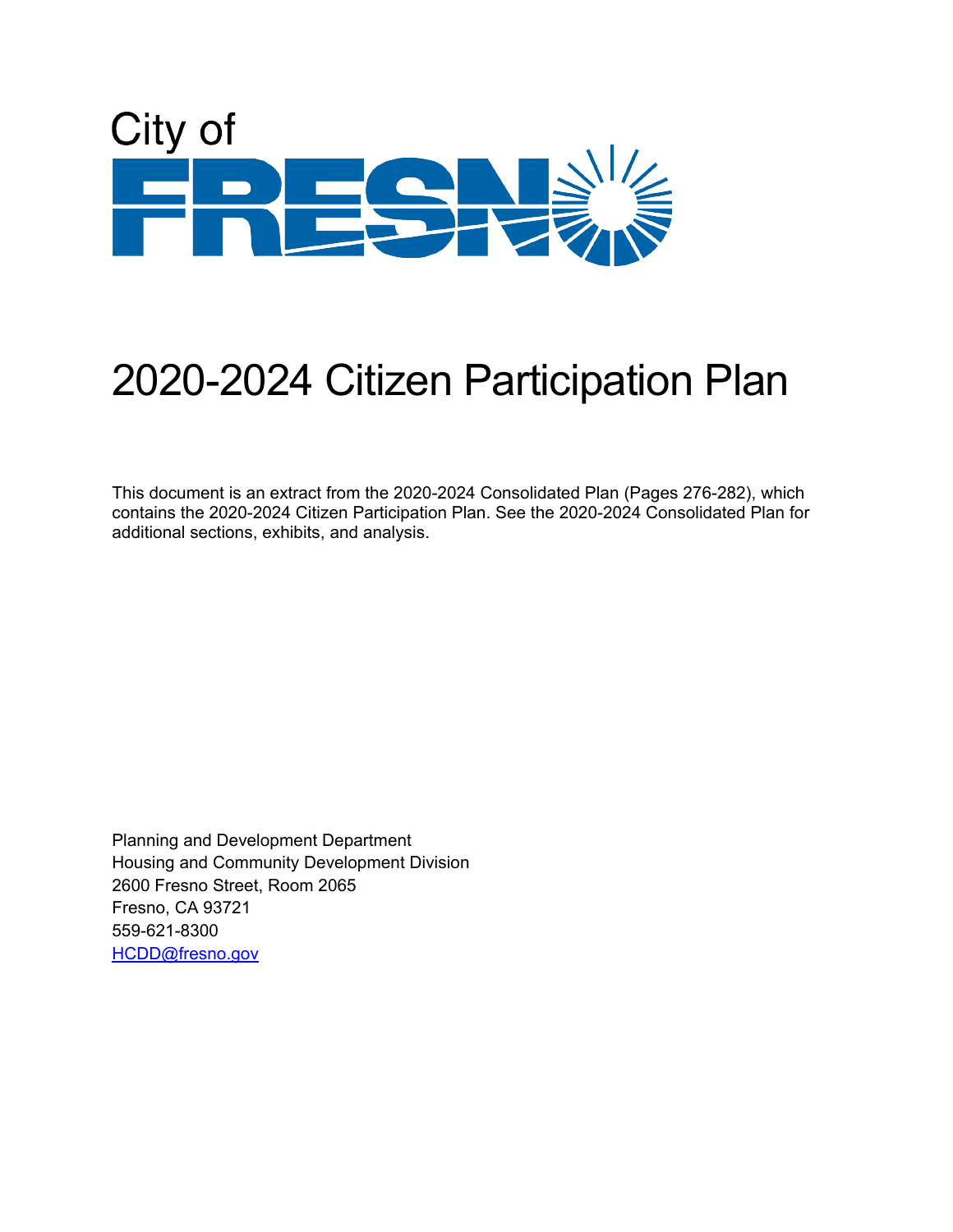# Citizen Participation Plan

#### **Introduction**

The City of Fresno (City) is a federal entitlement jurisdiction that receives federal grant funding from the U.S. Department of Housing and Urban Development (HUD).

The City of Fresno receives federal entitlement grant funding for the following program:

- Community Development Block Grants (CDBG)
- HOME Investment Partnership Program (HOME)
- Housing Opportunities for People with AIDS (HOPWA)
- Emergency Solutions Grants (ESG)

As an entitlement jurisdiction, the City is required to prepare a:

- Five Year Consolidated Plan (Consolidated Plan)
- Annual Action Plan (Action Plan)
- Annual Consolidated Annual Performance Evaluation Report (CAPER)

Under HUD's Code of Final Regulations for the Consolidated Plan (24 CFR Part 91 Sec. 91.105), the City must adopt a Citizen Participation Plan (CPP) that sets forth the City's policies and procedures for citizen participation in the planning, execution, and evaluation of the Consolidated Plan, Action Plans, and CAPER. This CPP provides guidelines for the City to provide and encourage public participation by residents, community stakeholders, and grant beneficiaries in the process of drafting, implementing, and evaluating the Consolidated Plan and related documents. The citizen participation process includes outreach, public hearings, community forums, and opportunities for comment.

#### **Definitions**

- Annual Action Plan: The Action Plan summarizes the activities that will be undertaken in the upcoming Fiscal Year (FY) to meet the goals outlined in the Consolidated Plan. The Action Plan also identifies the federal and non‐federal resources that will be used to meet the goals of the approved Consolidated Plan.
- Citizen Participation Plan: The CPP provides guidelines by which the City will promote engagement in the planning, implementation, and evaluation of the distribution of federal funds, as outlined in the Consolidated Plan, Action Plan, and CAPERs.
- Community Development Block Grant: HUD's CDBG program provides communities with resources to address a wide range of housing and community development needs that benefit very low and low‐income persons and areas.
- Consolidated Annual Performance Evaluation Report: The CAPER assesses the City's annual achievements relative to the goals in the Consolidated Plan and proposed activities in the Action Plan. HUD requires the City to prepare a CAPER at the end of each fiscal year.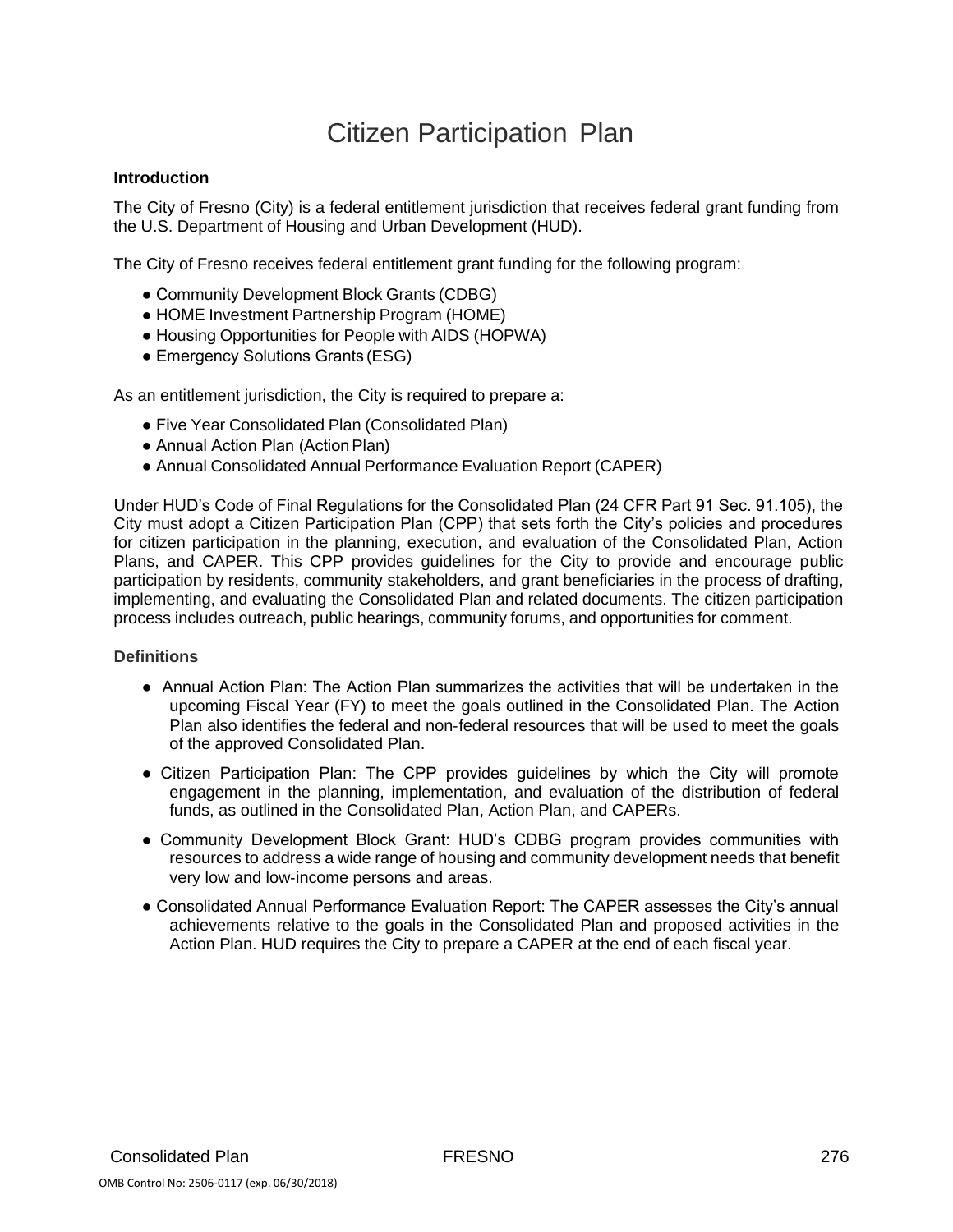- Department Of Housing And Urban Development: HUD is the federal government agency that creates and manages programs pertaining to federal home ownership, affordable housing, fair housing, homelessness, and community and housing development.
- Displacement: Displacement refers to the involuntary relocation of individuals from their residences due to housing development and rehabilitation activities paid for by federal funds.
- Eligible Activity: Activities that are allowable uses of the CDBG funds covered by the CPP as defined in the Code of Federal Regulations Title 24 for HUD.
- Emergency Solutions Grant: HUD's ESG program provides communities with resources to serve homeless individuals and families via Street Outreach, Emergency Shelter, Homelessness Prevention, Rapid Re‐Housing Assistance, Homeless Management Information System (HMIS), and Administrative Activities.
- Entitlement Jurisdiction: A city with a population of at least 50,000, a central city of a metropolitan area, or a qualified urban county with a population of at least 200,000 that receives grant funding from HUD.
- Five Year Consolidated Plan: HUD requires entitlement jurisdictions to prepare a Consolidated Plan every five years. The Consolidated Plan is a strategic plan that identifies housing, economic, and community development needs and prioritizes funding to address those needs over a five‐year period.
- HOME Investment Partnerships Program: The HUD HOME program provides resources to fund a wide range of activities that build, buy, and/or rehabilitate affordable rental or homeownership housing or provide direct rental assistance to low‐income people.
- Housing Opportunities for Persons with AIDS: The HUD HOPWA program provides resources that benefit low‐income persons medically diagnosed with HIV/AIDS and their families, including housing and social services, chemical dependency treatment, nutritional services, case management, and assistance with daily living.
- Low- and Moderate-Income: As defined annually by HUD, Low- and Moderate-Income (LMI) is 0‐80 percent of area median family income (AMI) for a jurisdiction, with adjustments for smaller or larger families. This includes those individuals presumed by HUD to be principally LMI (abused children, battered spouses, elderly persons, severely disabled adults, homeless persons, illiterate adults, persons living with AIDS and migrant farm workers). HUD utilizes three income levels to define LMI households:
	- o Extremely low‐income: Households earning 30 percent or less than the AMI (subject to specified adjustments for areas with unusually high or low‐incomes)
	- o Very low‐income: Households earning 50 percent or less than the AMI (subject to specified adjustments for areas with unusually high or low-incomes)
	- o Low‐ and moderate‐income: Households earning 80 percent or less than the AMI (subject to adjustments for areas with unusually high or low‐incomes or housing costs)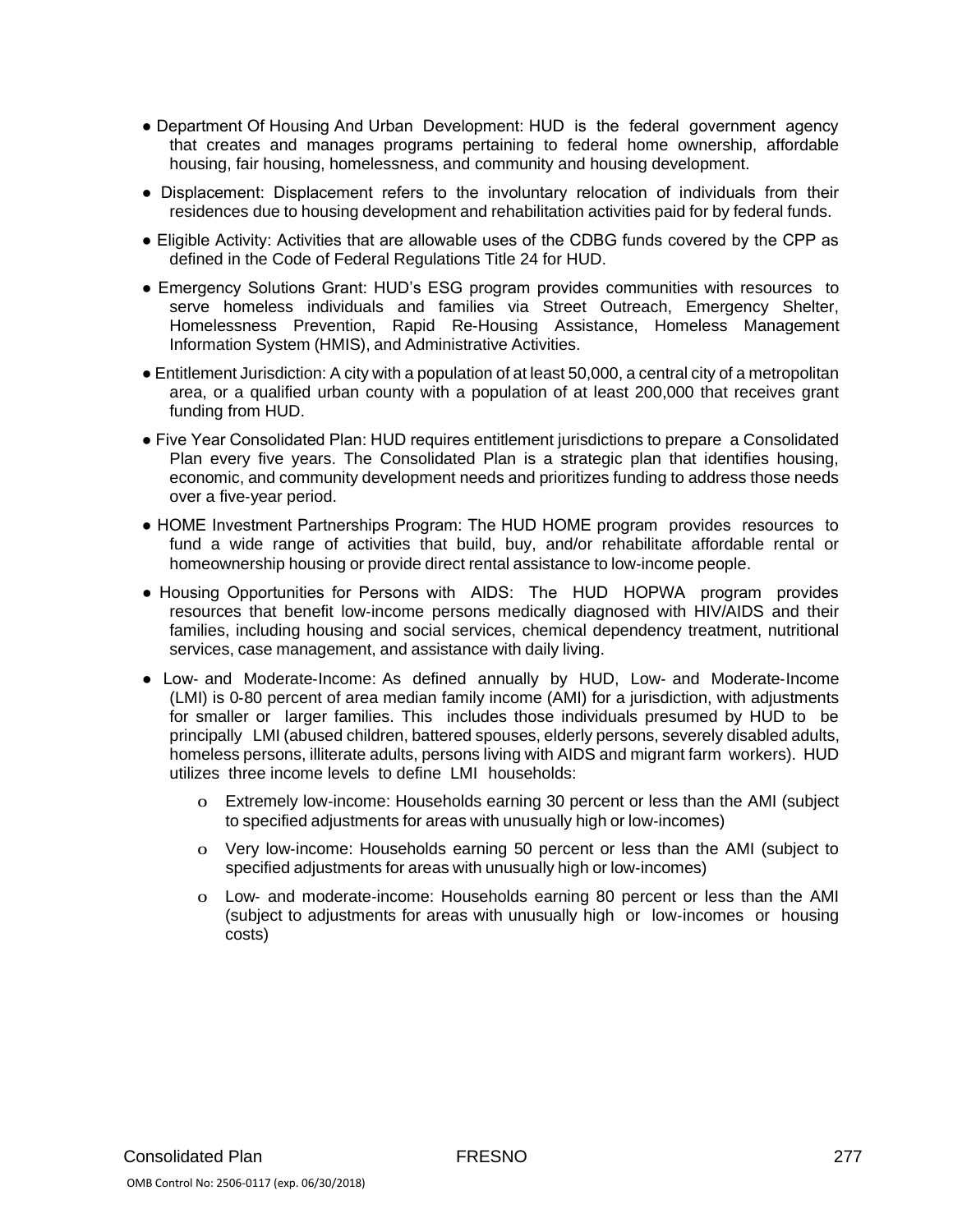- Public Hearing: Public hearings are designed to provide the public the opportunity to make public testimony and comment. Public hearings related to the Consolidated Plan are to be advertised in local newspapers and made accessible to non‐English speakers and individuals with disabilities.
- Substantial Amendments: Amendments are considered "Substantial" whenever one of the following is proposed:
	- o A change in the allocation priorities or a change in the method of fund distribution.
	- o A change which increases or decreases by 25 percent the amount allocated to a category of funding, or a project or activity budget funded by the entitlement grant programs.
	- o To implement an activity using CDBG funds for new programs that were not described in the Consolidated Plan or the current year Annual Action Plan.
	- o To change the purpose or intended beneficiaries of an activity approved for CDBG funding, e.g., instead of primarily benefitting lower income households the activity instead proposes to benefit mostly moderate income households.

#### **Roles, Responsibilities, and Contact Information**

The City of Fresno is a federal entitlement jurisdiction and is a recipient of grant funding from the federal government.

The City of Fresno's Charter established a council and manager form of government. Fresno's City Council is the elected legislative body of the City and is responsible for approving its Consolidated Plan, Action Plans, Substantial Amendments, and CAPERs prior to their submission to HUD.

It is the intent of the City to provide for and encourage citizen participation, with particular emphasis on participation by lower income persons who are beneficiaries of or impacted by entitlement‐ funded activities. The City encourages participation in all stages of the Consolidated Planning process by all residents, including minorities and non‐English speaking persons, as well as persons with mobility, visual or hearing impairments, and residents of assisted housing developments and recipients of tenant‐based assistance.

In general, hearings will be held at City Hall due to its central location, convenient access, and disability accessibility. Translation services will be provided when there is an indication that non‐ English speaking persons will be attending. Other reasonable accommodations will be provided on a case‐by‐case basis.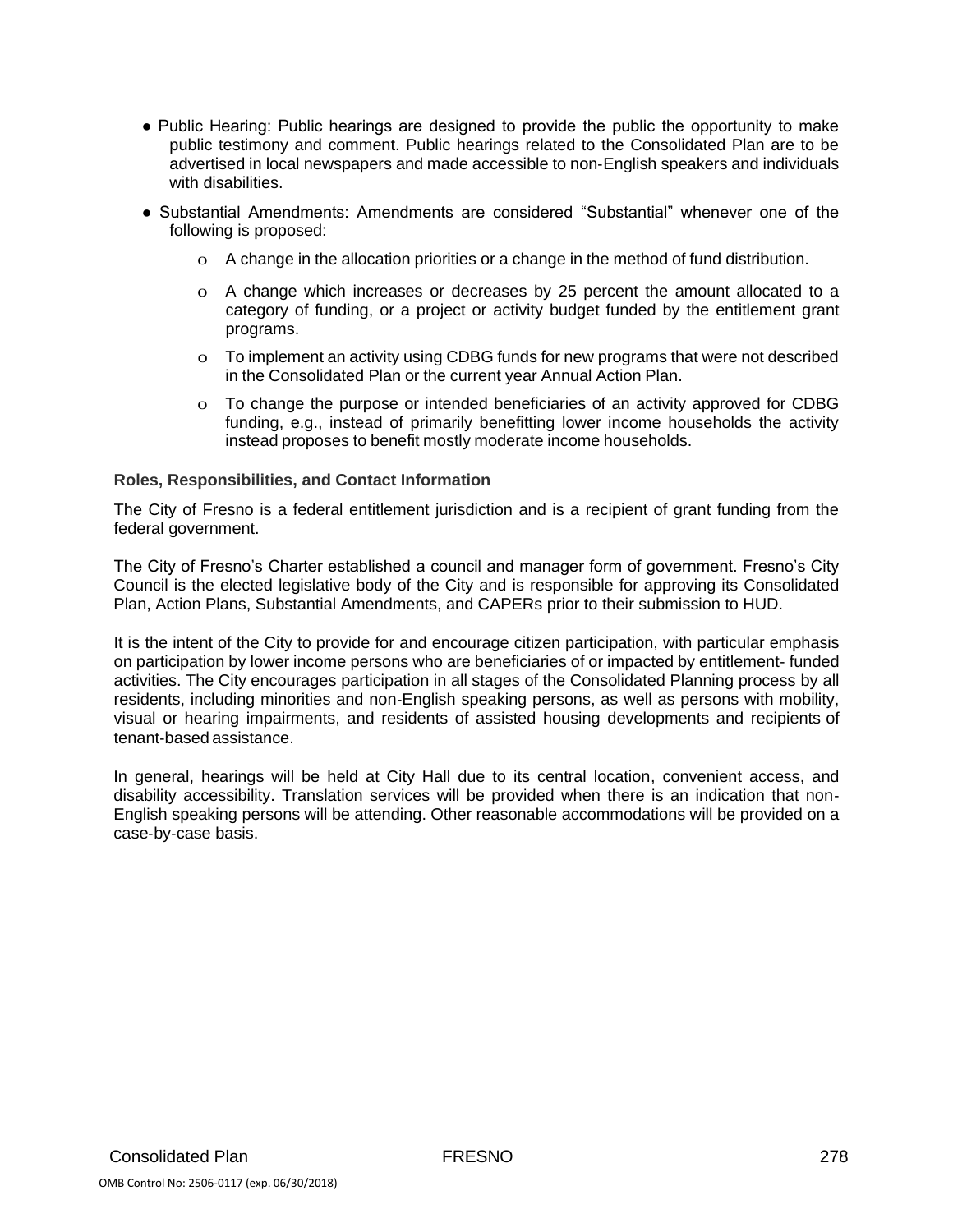## **The General Contact Information for the City's HUD Entitlement Programs is:**

City of Fresno Thomas Morgan Planning and Development Department Housing and Community Development Division 2600 Fresno Street Room 3065 Fresno, CA 93721 559.621.8300 Phone 559.621.8721 TTY [thomas.morgan@fresno.gov](mailto:thomas.morgan@fresno.gov)

## **Citizen Participation Policies**

#### **Public Hearings**

The City will hold at least two public hearings per year to obtain residents' views and to respond to proposals and questions, to be conducted at a minimum of two different stages of the program year. Together, the hearings must address housing and community development needs, development of proposed activities, proposed strategies and actions for affirmatively furthering fair housing consistent with the AFH, and a review of program performance. At least one of these hearings is held before the proposed consolidated plan is published for comment. At least one public hearing per year will be held before City Council.

The City Council public hearings will be held at Fresno City Hall, Council Chambers located at 2600 Fresno Street, Room 2097, Fresno, CA 93721. Listening devices, interpretation services, and other assistance to disabled persons or those with limited English proficiency will be provided upon request, ranging up to five business days prior notification to the City Clerk. Requests for disability‐related modifications or accommodations required to facilitate meeting participation, including requests for auxiliary aids, services or interpreters, require different lead times, ranging up to five business days. For this reason, it is important to provide as much advance notice as possible to ensure availability. Assistive Listening Devices (ALDs) are available upon request.

#### **Notice of Hearings and Review Periods**

To allow the public time to provide comments prior to the submission of approved documents to HUD, the City will hold a minimum 30‐day public review and comment period for the Consolidated Plan, Action Plan, and Substantial Amendment. The City will establish a public review period of at least 15 days for each CAPER and amendments to the CPP. Copies of the draft plans will be available to the public at City of Fresno Development and Resource Management, Room 3065, 2600 Fresno Street, Fresno, CA93721.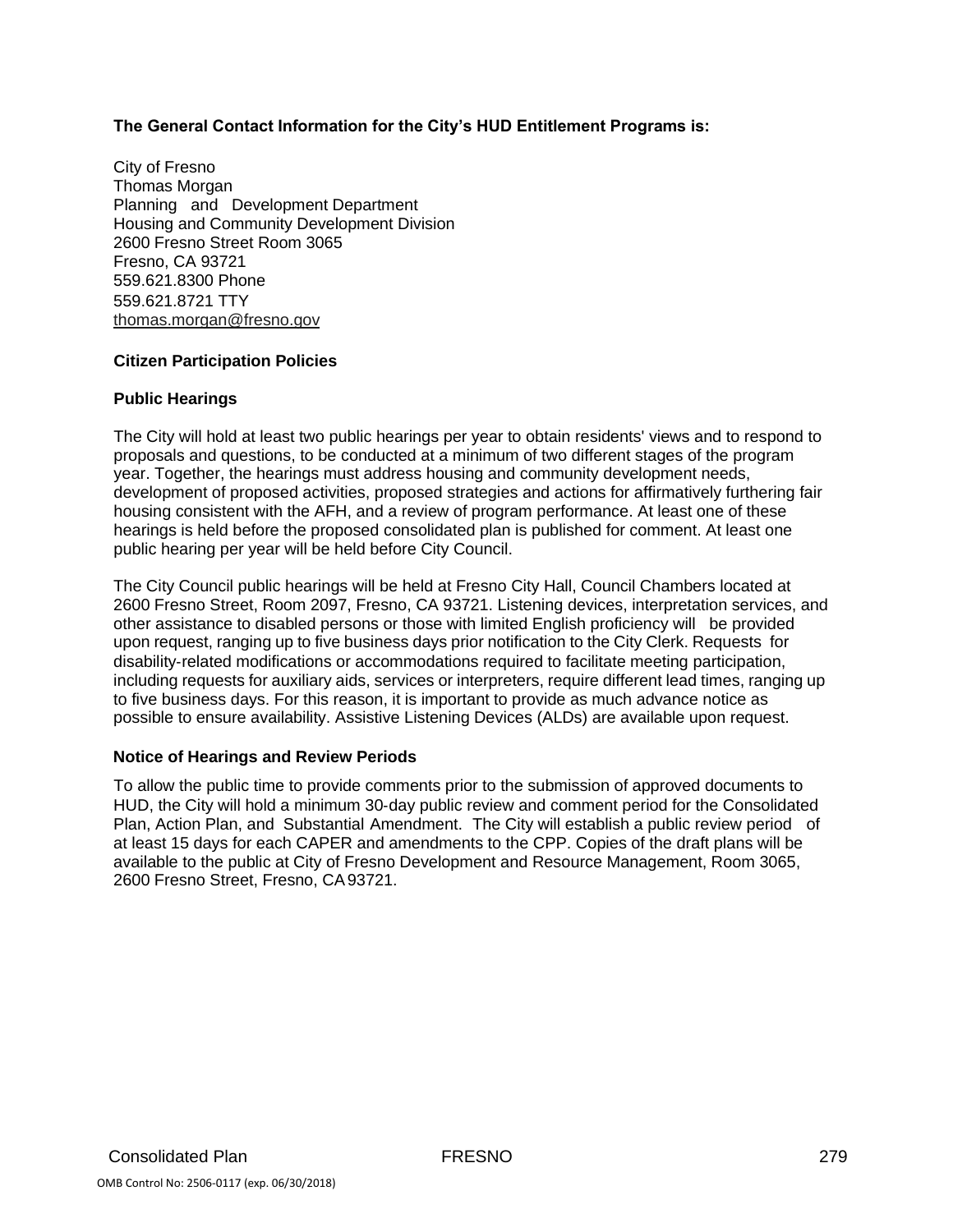The City will place public notices at libraries, recreation centers, community centers, online through the City's website, and through advertisement in the Fresno Bee in advance of a 30‐day public review and comment period.

To ensure that the public, including minorities, persons with limited English proficiency, persons with disabilities, residents of public housing, and LMI residents are able to participate in the public review process, the City will provide residents, public agencies, and other stakeholders with notices on applicable public review periods and public hearings that adhere to the following:

● The notices will be published prior to the start of the public comment period and at least 15 days before the final public hearing and will include information regarding how to request accommodation and services available for persons with disabilities who wish to attend the public hearings.

The notices will be distributed to persons and agencies on the contact list maintained by the City for those parties expressing interest in receiving information and updates related to the City's Consolidated Plan, Action Plan, CAPER, Substantial Amendments and CPP. Interested parties may request to be added to this contact list by sending an email to [HCDD@fresno.gov,](mailto:HCDD@fresno.gov) by calling (559) 621‐8300 or by writing to the Fresno Planning and Development, Room 3065, 2600 Fresno Street, Fresno, CA 93721. The notices will be distributed through a variety of methods, including email, newspaper publications and the City's website at www.f resno.gov. The notices will include information on how to obtain a copy of the draft documents and scheduled hearing dates, times, and locations.

The public may file comments on draft plans in writing to the Fresno Planning and Development, Room 3065, 2600 Fresno Street, Fresno, CA 93721; via email to HCDD@fresno.gov; by phone at (559) 621‐8300. Comments may also be submitted in person to Fresno Planning and Development, Room 3065, 2600 Fresno Street, Fresno, CA 93721, Monday through Friday during business hours, and during the Council adoption hearing.

When necessary or applicable, the City may combine notices complying with several individual requirements into one comprehensive notice for dissemination and publication.

#### **Comments on Adopted Plans**

Comments from residents, public agencies, and other stakeholders regarding the adopted Consolidated Plan or related amendments and performance reports may be submitted in writing or verbally to the General Contact at Fresno Planning and Development, Room 3065, 2600 Fresno Street, Fresno, CA 93721. Written comments will be referred to appropriate City staff for consideration and response. The City will attempt to respond to all comments within 15 business days and maintain a correspondence file for this purpose.

HUD officials will consider public concerns regarding the City's plans and programs described in this Citizen Participation Plan. Written concerns may be submitted to: Kimberly Nash, Director Community Planning and Development Division U.S. Department of Housing & Urban Development San Francisco Regional Office, Region IX, One Sansome Street, Suite 1200, San Francisco, CA 94104‐4430.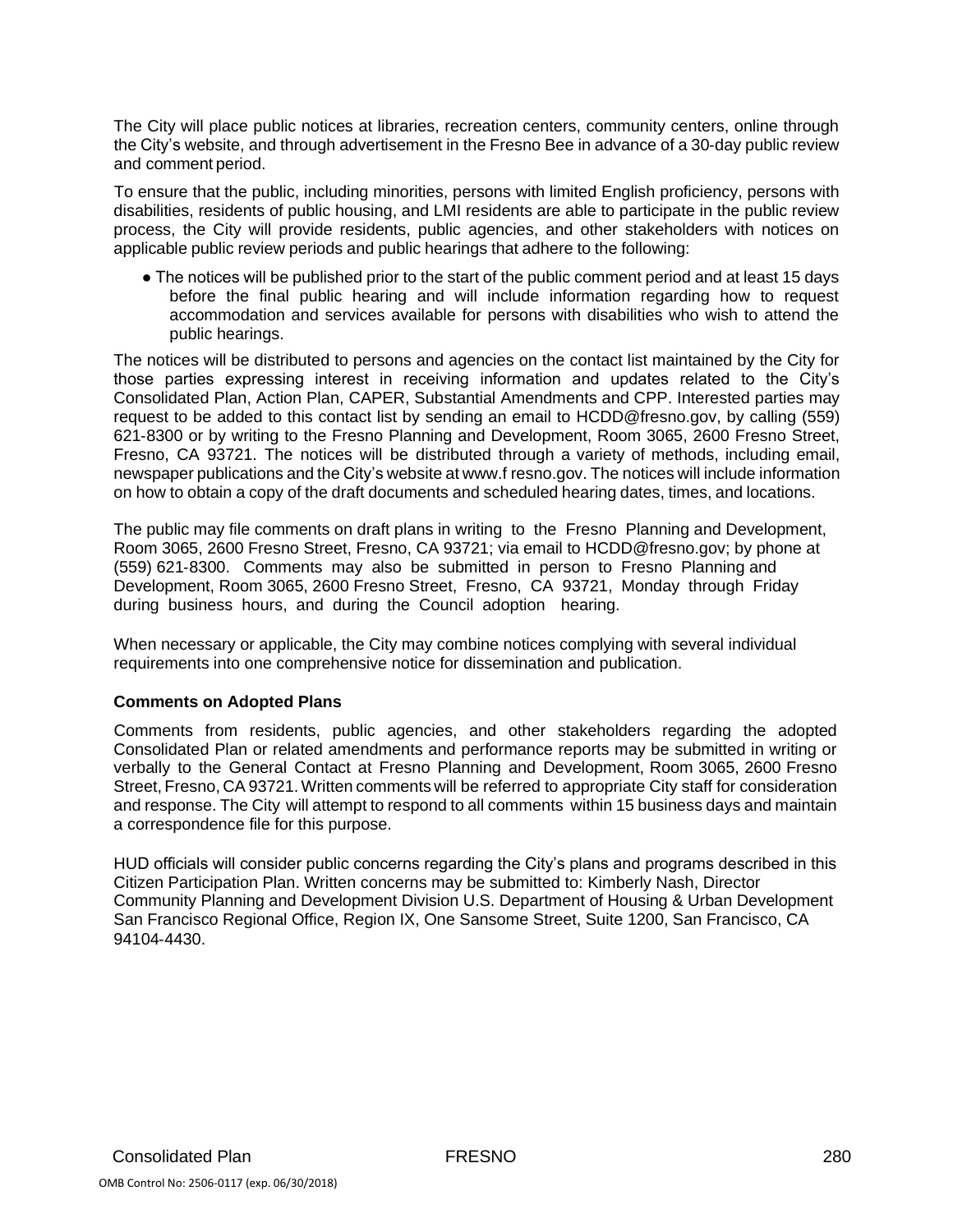#### **Availability of Draft and Approved Documents**

The draft and final versions of the Consolidated Plan, Action Plan, all related amendments, records, and regulations will be available online at the City's website: [www.fresno.gov.](http://www.fresno.gov/conplan) Hard copies of all documents will be available at Fresno Planning and Development, Room 3065, 2600 Fresno Street, Fresno, CA 93721 and upon written request. If the City is unable to provide immediate access to the documents requested, it will make every effort to provide the documents and reports within 15 business days from the receipt of the request.

During the 30‐day public review and comment period, copies of the document will be available to the public for review at libraries, recreation centers, community centers, and through the City's website at [www.fresno.gov.](http://www.fresno.gov/)

## **Displacement Policy**

As part of the CPP, the City must maintain a displacement policy. Displacement refers to the involuntary relocation of individuals from their residence due to housing development and rehabilitation paid for with federal funds. The City will continue to use existing federal and state relocation guidelines, as applicable, to minimize displacement and to alleviate the problems caused by displacement. Both the federal government and the State of California have specific requirements dictating the amount of benefits and assistance that must be provided to lower income persons and households relocated from their homes as a result of displacement. Depending on the funding source, displaced persons may be offered one or more of the following:

- A rent subsidy for anotherunit
- A cash payment to be used for rent or a down payment on the purchase of a dwelling unit
- Moving and related expenses

The City's rehabilitation programs may also incur relocation issues when they provide minor additions to existing dwellings in order to address overcrowding. Any temporary relocation costs are included in the rehabilitation package offered to clients.

#### **Technical Assistance**

The City will, to the extent feasible, respond to requests for technical assistance from entities representing LMI groups who are seeking federal entitlement funding in accordance with grant procedures. This may include, but is not limited to, providing information regarding how to fill out applications, other potential funding sources, and referrals to appropriate agencies within and outside the City. "Technical assistance," as used here, does not include the provision of funds to the entities requesting such assistance. Assistance will also be provided by Department of Housing staff to interested individuals and resident groups who need further explanation on the background and intent of the Housing and Community Development Act, interpretation of specific HUD regulations, and project eligibility criteria for federal grants.